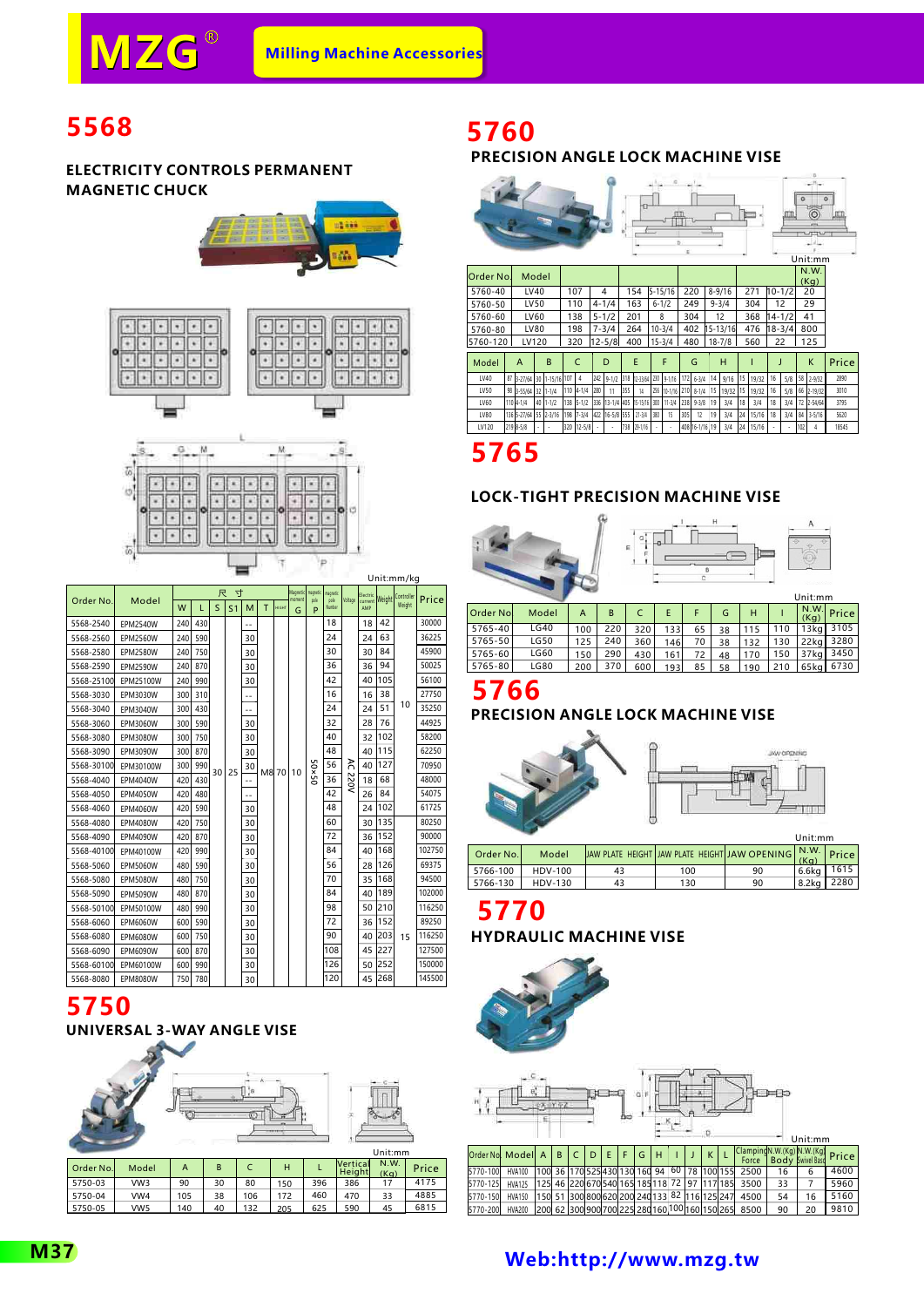# **Milling Machine Accessories**

### **5775 TILTING HYDRAULIC MACHINE VISE**



| Order No. Model A                                                                     |        |  |                                             |  |  |  |  |     | $\begin{bmatrix} N.W.(Kg) \ N.W.(Kg) \end{bmatrix}$ Price |
|---------------------------------------------------------------------------------------|--------|--|---------------------------------------------|--|--|--|--|-----|-----------------------------------------------------------|
| 5775-100                                                                              | HVW100 |  | 100 36 170 50 505 325 65 160 177 141 80 170 |  |  |  |  |     | 8565                                                      |
| 5775-150  HVW150   150   51   300   50   775   410   95   240   237   186   100   200 |        |  |                                             |  |  |  |  | -60 | 10420                                                     |

## **5780**

#### **MECHANICAL POWER MACHINE VISE**



| Order<br>No.    | Model | B | $\mathsf{C}$ | D | E | l Fil | G | H |  | M | (Kq)                                               | $\left  \frac{\text{N.W.}}{\text{W2}} \right $ Price  |
|-----------------|-------|---|--------------|---|---|-------|---|---|--|---|----------------------------------------------------|-------------------------------------------------------|
| 5780-50 HMP50   |       |   |              |   |   |       |   |   |  |   | 538 118 185 130 15 670 105 82 117 46 220 38kg 8540 |                                                       |
| i 5780-60 HMP60 |       |   |              |   |   |       |   |   |  |   | 620 133 240 154 17 800 110 140 132 54 300 58kg     | 19015                                                 |
| 5780-80 HMP80   |       |   |              |   |   |       |   |   |  |   |                                                    | 700 162 280 206 21 900 135 118 160 62 300 105kg 16130 |



**SUPER OPEN QUICK ACTION VISE**



5782 HMP60A 200 18 300 77 610 139 158 82 63 200 240 190 915 18 58kg 10265

### **5785 PRECISION SUPER VISE**



|                | HVL100, 125, 160 is horizontal& vertical 2 way vise.                                                            |  |  |  |  |  |  |  |  | Unit:mm                                                                                               |       |
|----------------|-----------------------------------------------------------------------------------------------------------------|--|--|--|--|--|--|--|--|-------------------------------------------------------------------------------------------------------|-------|
|                | $\boxed{\frac{1}{\text{Order Nd. Model } A \text{ B } C \text{ D } E F G H   I J K L   M N O P Q \text{ (Kg)}}$ |  |  |  |  |  |  |  |  |                                                                                                       |       |
| 5785-40 HVL100 |                                                                                                                 |  |  |  |  |  |  |  |  | 324 85 104 437 130 102 32 18 17 55 15 45 73 86.5 140 314.5 20 27kg                                    | 7780  |
| 5785-50 HVL125 |                                                                                                                 |  |  |  |  |  |  |  |  | 390 100   127 480   153   14.7   57   18   20   63   15   53   78   87.5   201   381.5   22.5   43 kg | 9965  |
| 5785-60 HVL160 |                                                                                                                 |  |  |  |  |  |  |  |  | 485 115 161 625 168 1592 49 18 20 63 18 53 86 80 295 479 25 71kg                                      | 12810 |

# **5786**

#### **MECHANICAL POWER MACHINE VISE**



|                  |        |                |   |            |                                 |   |   |                 |    |    |    |      |    |     |    |          |                      |         | unu.                        |       |
|------------------|--------|----------------|---|------------|---------------------------------|---|---|-----------------|----|----|----|------|----|-----|----|----------|----------------------|---------|-----------------------------|-------|
| lOrder Nd.       | Modell | $\overline{A}$ | B | $\epsilon$ | D                               | E | F | G               | н  |    |    | K    |    | мI  | N  | $\Omega$ | P                    | $\circ$ | N.W<br>(Kg)                 | Price |
| 5786-40          | HV0100 | 324 85         |   |            | 104 428 130 102                 |   |   | 32 18           |    | 17 | 55 | 115  | 45 |     |    |          | 73 86.5 140 314.5 20 |         | 30 <sub>ka</sub>            | 11385 |
| 5786-50          | HV0125 |                |   |            | 390 100 127 495 153 1247        |   |   | 57 <sup>1</sup> | 18 | 20 | 63 | l 15 | 53 |     |    |          |                      |         | 78 87.5 201 381.5 22.5 46kg | 12810 |
| 5786-60          | HVO160 |                |   |            | 485 115 161 605 168 159 2 49 18 |   |   |                 |    | 20 | 63 | 18   | 53 | 86  | 80 | 295      | 479                  |         | 25 71kg                     | 15940 |
| 5786-60L HV0160L |        |                |   |            | 515 115 161 635 168 1592        |   |   | 67              | 18 | 20 | 63 | 18   | 53 | 86  | 80 | 330      | 514                  | 25      | 76ka                        | 20400 |
| 5786-80          | HVO200 |                |   |            | 535 120 202 655 178 199.5       |   |   | 66 18           |    | 20 | 73 | 18   | 58 | 101 | 95 | 320      | 534                  | 31      | 100kg                       | 17080 |
| 5786-80L HVO200L |        |                |   |            | 585 120 202 713 178 200         |   |   | 84              | 18 | 20 | 73 | 18   | 58 | 101 |    |          | 95 B67.5 581.5       | 31      | 108kg                       | 20880 |
|                  |        |                |   |            |                                 |   |   |                 |    |    |    |      |    |     |    |          |                      |         |                             |       |

## **5788**

#### **MULTI-POWER CNC PRECISION FIXED ANGLE VISE**



SPECIFICATIONS(Material.FCD 60.Ductile Iron.Hardness HRC50°

|                  | SPECIFICATIONS (Material, FCD 60.Ductile Iron.Hardness HRC50° |   |                                                                                           |  |  |  |  |                 |            |               | Unit:mm       |       |
|------------------|---------------------------------------------------------------|---|-------------------------------------------------------------------------------------------|--|--|--|--|-----------------|------------|---------------|---------------|-------|
|                  | Order Nd. Modell Al                                           | B | $ c $ c $ c_1 $ c $z$ $ c_3 $ $ p $ $ E $ $ F $ G $ H $ $ I $                             |  |  |  |  |                 |            |               | IN.W.<br>(Kq) | Price |
| 5788-130 HPAC130 |                                                               |   | 147  95±0.01   0-190   70-260  115-305  185-375  80±0.02    18    475    583    131    19 |  |  |  |  |                 |            | 15 55 120 150 | 47            | 13715 |
| 5788-160 HPAC160 |                                                               |   | 160 105±0.010-250 85-325 140-375 220-460 80±0.02 18 560 670 1670 161 19 15 158 120 165 1  |  |  |  |  |                 |            |               | 65            | 16390 |
| 5788-200 HPAC200 |                                                               |   | 1701110±0.010-290 90-3801155-4401240-5301100±0.021 18 1635 1743 1 2011 19 1               |  |  |  |  | 18 <sup>1</sup> | 63 120 197 |               | 95            | 21565 |

### **5792**

#### **Two-dimensional vector vice**



|               | Order Ng. Model A $\mid$ B $\mid$ C $\mid$ D $\mid$ E $\mid$ F $\mid$ G $\mid$ H $\mid$ I $\mid$ J $\mid$ K $\mid$ L $\mid$ M $\mid$ N $\mid$ O $\mid$ P $\mid$ Q $\mid$ |  |  |  |  |  |  |  |  | $\lfloor N.W \rfloor$                                                                                | Price |
|---------------|--------------------------------------------------------------------------------------------------------------------------------------------------------------------------|--|--|--|--|--|--|--|--|------------------------------------------------------------------------------------------------------|-------|
| 5792-40TLD40  |                                                                                                                                                                          |  |  |  |  |  |  |  |  | 405 63.5 104 459 101.5 102 63.5 17.5 33   38   69   15   55   18   90   143   195   20kg             | 11385 |
| 5792-60 TLD60 |                                                                                                                                                                          |  |  |  |  |  |  |  |  | 520  82.55  154  536  27.09  152  98.4  23.8  41.5  44.5  86.5  15    66    18   125  193  245  52kg | 13285 |
|               |                                                                                                                                                                          |  |  |  |  |  |  |  |  |                                                                                                      |       |

## **5796**

#### **MC PRECISION SUPER HI-PRESSURE RAPID VISCE**

|         |                                                       |                |                         |   |   |   | 尺寸图 DIMENSIONS |    |   |  |                                |    |    |                                                                     |    |           |    |              | ÷       |      |                     |
|---------|-------------------------------------------------------|----------------|-------------------------|---|---|---|----------------|----|---|--|--------------------------------|----|----|---------------------------------------------------------------------|----|-----------|----|--------------|---------|------|---------------------|
|         | <b>DIMENSIONS</b><br><b>ATE POSITIONS</b><br>4 JAW PL |                |                         |   |   |   |                |    |   |  |                                |    |    |                                                                     |    |           |    |              |         |      |                     |
|         |                                                       |                |                         |   |   |   |                |    |   |  |                                |    |    |                                                                     |    |           |    |              |         |      | Unit:mm             |
|         | Order Nd. Model                                       | $\overline{A}$ | B                       | C | D | E | F              | G  | н |  |                                | J1 | J2 | J3                                                                  | K  |           | M  | $\mathsf{x}$ |         | (Ka) | Gripping N.W. Price |
| 5796-01 | TPV5'150                                              |                | 520 380 140 130 157 160 |   |   |   |                | 86 |   |  | 15 110 0-150 95-250            |    |    | 110-275 200-380                                                     |    | 55 105    | 18 | 45           | 6000    | 45   | 15830               |
| 5796-02 | TPV6'160                                              |                | 540 400 140 160 160 163 |   |   |   |                |    |   |  | 86   15   120   0-160   95-260 |    |    | 120-295 210-400                                                     |    | 55 105    | 18 | 45           | 6000    | 47   | 17680               |
| 5796-03 | TPV6'250                                              |                | 630 490 140 160 160 163 |   |   |   |                |    |   |  | 86   15   120   0-250   95-350 |    |    | 120-395 210-490                                                     |    | 55 105    | 18 | 45           | 6000    | 53   | 18720               |
| 5796-04 | TPV7'200                                              |                | 600 460 140 180 170 173 |   |   |   |                | 90 |   |  |                                |    |    | 18   130   0-200   100-300   130-350   220-460                      | 63 | 110       | 18 | 72           | 9000    | 65   | 19750               |
| 5796-05 | TPV8'200                                              |                | 610 470 140 200 170 173 |   |   |   |                |    |   |  |                                |    |    | 90   18   140   0-200   100-310   140-360   230-470                 |    | 63 110 18 |    | 72           | 9000    | 70   | 21735               |
| 5796-06 | TPV8'300                                              |                | 710 570 140 200 170 173 |   |   |   |                |    |   |  |                                |    |    | 90   18   140   0-300   100-410   140-460   230-570   63   110   18 |    |           |    |              | 72 9000 | 79   | 22900               |

### **[Web:http://www.mzg.tw](http://www.mzg.tw)**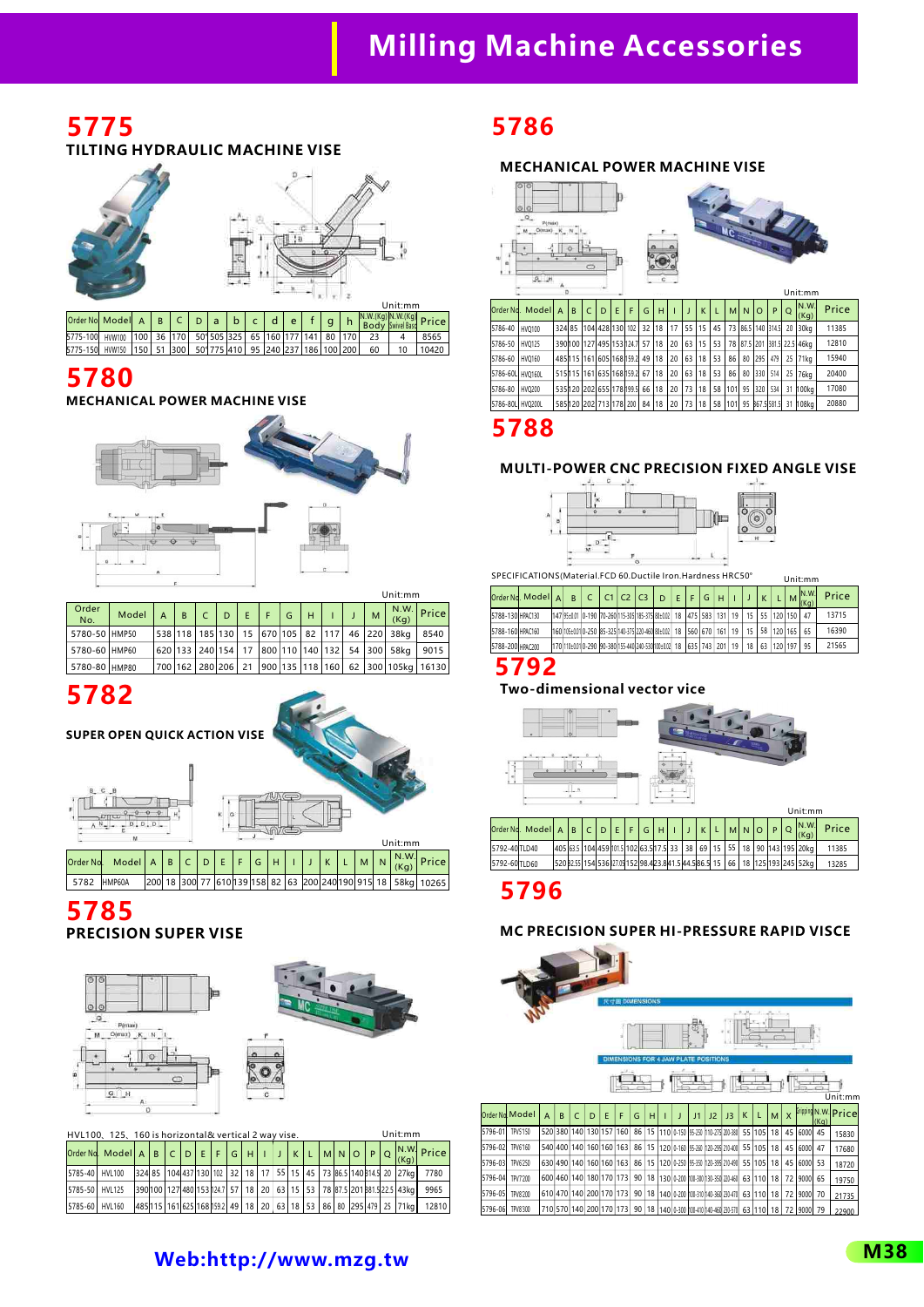# **5810-5812**

#### **SEMI-UNIVERSAL CENTER (DIVIDING HEAD)**



SEMI-UNIVERSAL INDEX CENTER B & S TYPE N0.0 , NO.1(HEAD-STOCK) Unit:mm

|          | Order Nd. Modell                                                | A                                                                         | B |  |  | D |  |  | G | IN.W.<br>(Kg)        | Price |
|----------|-----------------------------------------------------------------|---------------------------------------------------------------------------|---|--|--|---|--|--|---|----------------------|-------|
| 5810 BS0 |                                                                 | 189 77/16 160 619/54 100 315/16 173 613/16 16 5/8 91 337/64 140 533/64 22 |   |  |  |   |  |  |   |                      | 7420  |
| 5812 BS1 |                                                                 | 293 1111/32 210 817/6 128 53/64 220 53/64 16 5/8 114 431/64 156 6 9/64 36 |   |  |  |   |  |  |   |                      | 9750  |
|          | SEMI-UNIVERSAL INDEX CENTER B & S TYPE N0.0 , NO.1 (TAIL-STOCK) |                                                                           |   |  |  |   |  |  |   | Unit:mm              |       |
| .        |                                                                 |                                                                           |   |  |  |   |  |  |   | Taner of Diameter of |       |

| Model           |  | b                                                   |  |  | e |  |                                                                   | <b>I</b> laper of IDiameter of<br>Center Spindle hole |
|-----------------|--|-----------------------------------------------------|--|--|---|--|-------------------------------------------------------------------|-------------------------------------------------------|
| B <sub>S0</sub> |  | 90 335/54105 49/64 16 5/8 100 315/14 166 634/64 127 |  |  |   |  | <b>B&amp;S No.7</b>                                               |                                                       |
| BS <sub>1</sub> |  |                                                     |  |  |   |  | 108 41/4 134 59/32 16 5/8 128 529/34 184 71/4 150 529/32 8&S No.9 | 20                                                    |

STANDARD ACCESSORIES

| Dividing plate A, B, C.                                            |        |    |    |    |    |    |         |  |  |
|--------------------------------------------------------------------|--------|----|----|----|----|----|---------|--|--|
| Numbers of holes of dividing plate(worm gear reduction ratio 1:40) |        |    |    |    |    |    | Unit:mm |  |  |
|                                                                    | PlateA | 15 | 16 | 17 | 18 | 19 | 20      |  |  |
| <b>Numbers</b>                                                     | PlateB | 21 | 23 | 27 | 29 | 31 | 33      |  |  |
| of holes                                                           | PlateC | 37 | 39 | 41 | 43 | 47 | 49      |  |  |

## **5820**

#### **HORIZONTAL AND VERTICAL ROTARY TABLE**





| Order Nol | Model | Table |     |     |     | <b>Base Dimension Bolt Slots Center</b> |        | Worm                 | <b>N.W.</b> | Price |
|-----------|-------|-------|-----|-----|-----|-----------------------------------------|--------|----------------------|-------------|-------|
|           |       | D     | н   | A   | B   | K                                       | sleeve | Gear<br><b>Ratio</b> | (Kq)        |       |
| 5820-15   | HV150 | 150   | 92  | 220 | 160 | 18                                      | $MT-2$ |                      | 12.5        | 3880  |
| 5820-20   | HV200 | 200   | 120 | 310 | 225 | 18                                      | $MT-3$ |                      | 31.0        | 5450  |
| 5820-25   | HV250 | 250   | 120 | 320 | 280 | 18                                      | $MT-3$ | 90 <sub>1</sub>      | 48.5        | 6790  |
| 5820-30   | HV300 | 300   | 140 | 410 | 325 | 18                                      | $MT-4$ |                      | 77.0        | 8660  |
| 5820-35   | HV350 | 350   | 140 | 460 | 380 | 18                                      | $MT-4$ |                      | 98          | 11095 |
| 5820-40   | HV400 | 400   | 140 | 510 | 435 | 18                                      | $MT-5$ |                      | 130         | 16045 |

# **5821**

#### **TAIL STOCK**



|           |                 |               |     |     |     |                      |      | Unit:mm |       |  |
|-----------|-----------------|---------------|-----|-----|-----|----------------------|------|---------|-------|--|
| Order No. | Model           | Suitable for  | A   | B   |     | <b>Center Height</b> |      | N.W.    | Price |  |
|           |                 |               |     |     |     | Max.                 | Min. | (Kq)    |       |  |
| 5821-01   | TS <sub>1</sub> | HV-200/HV-250 | 230 | 247 | 210 | 190                  | 110  | 13      | 1440  |  |
| 5821-02   | TS <sub>2</sub> | HV-300        | 230 | 280 | 210 | 220                  | 140  | 15      | 1520  |  |
| 5821-03   | TS3             | HV-350/HV-400 | 230 | 330 | 210 | 264                  | 184  | 17      | 1900  |  |

# **5865**

### **ANGLE PLATE+CONNECTING PLATE+SWIVELBASE**

| ۳à |         |
|----|---------|
|    | Unit:mm |

| Order No. | Model           |     | B   | н   | <b>T-SLOT</b><br>e | N.W.<br>(Kq) | Price |
|-----------|-----------------|-----|-----|-----|--------------------|--------------|-------|
| 5865-01   | <b>HAP180S</b>  | 265 | 220 | 135 | 12                 | 12           | 5350  |
|           | 5865-02 HAP250S | 350 | 305 | 185 | 12                 | 40           | 8025  |
| 5865-03   | HAP380S         | 490 | 436 | 240 | 16                 | 100          | 12075 |

## **5855**

### **UNIVERSAL TILTING ROTARY TABLE**



SPECIFICATIONS:

|             |                                          |  |                                                                |  |  |                                                     | Unit:mm |  |
|-------------|------------------------------------------|--|----------------------------------------------------------------|--|--|-----------------------------------------------------|---------|--|
|             | Order No. Model Table Table Table Center |  | Table   Table   Center<br>Horizontal(B)Vertical(C) Vertical(D) |  |  | Gear Center Direct N.W.<br>Ratio Hole Indexing (Kg) |         |  |
| 5855 HUT300 |                                          |  | 0300mm 185mm 405mm 228mm 336 444 90:1 MT5 24-div 93            |  |  |                                                     |         |  |



|  | Order Nol | Model  |     |     |     |    |     |      |      | Center Height N.W. Price |
|--|-----------|--------|-----|-----|-----|----|-----|------|------|--------------------------|
|  |           |        |     |     |     |    | Max | Min. | (Kq) |                          |
|  | 5855      | HUT300 | 200 | 196 | 190 | 16 |     |      |      | 27420                    |